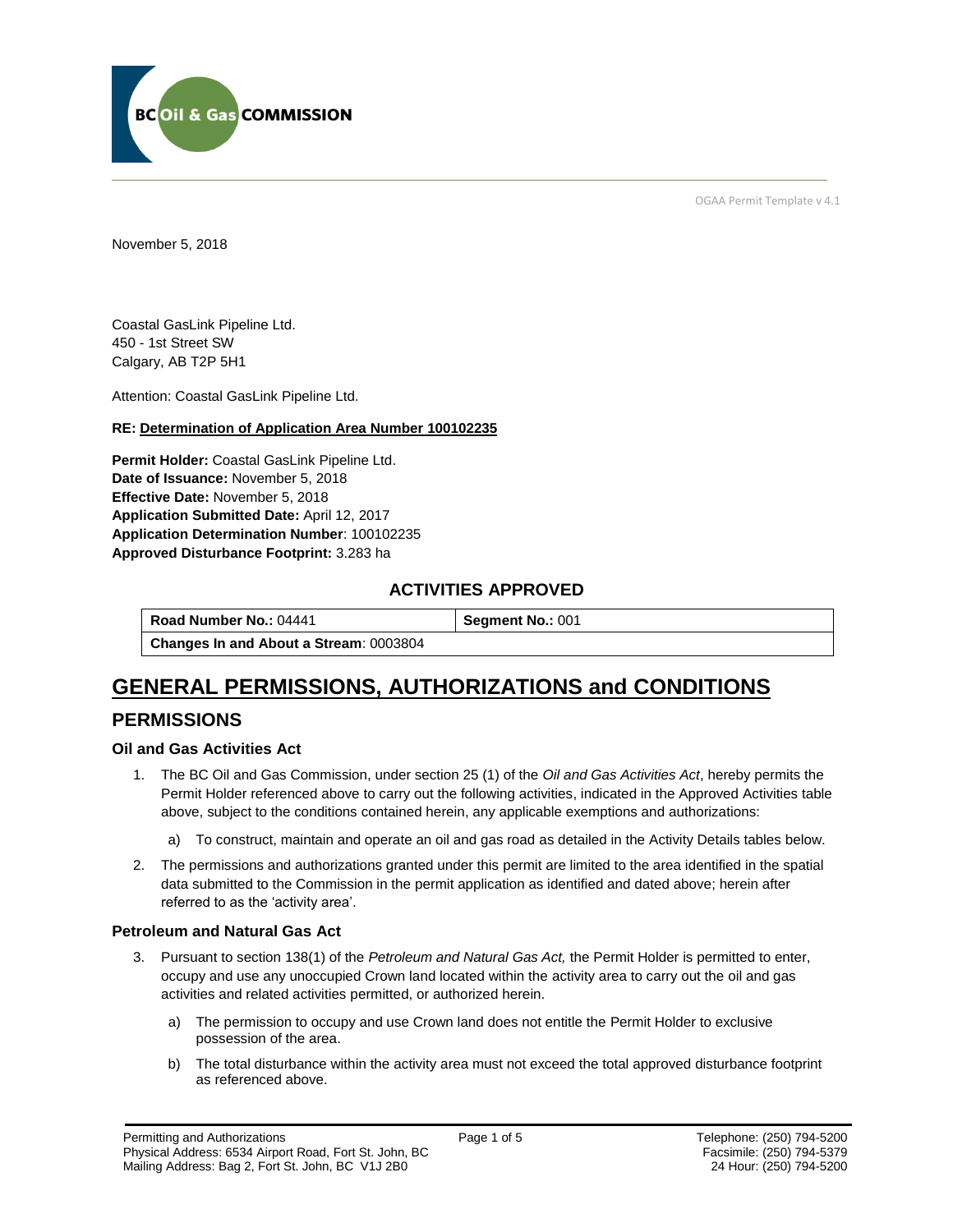## **AUTHORIZATIONS**

#### **Forest Act**

4. The Commission, pursuant to section 47.4 of the *Forest Act*, hereby authorizes the removal of Crown timber from the activity area under the cutting permits associated with the Master Licence(s) as follows:

**[Master Licence to Cut No.:](#page-0-0)** M02617

**[Cutting Permit No.:](#page-0-0)** 6

**[Timber Mark No.:](#page-0-0)** MTC669

**[Total New Cut:](#page-0-0)** 3.280

**[Forest District](https://ams-crd.bcogc.ca/crd/)**: (DKM) Coast Mountains Natural Resource District

**[Region:](#page-0-1)** Interior

5. The cutting permits are deemed spent upon the submission of the post-construction plan or upon either the cancellation or expiry of the activities authorized under the permit.

## **CONDITIONS**

#### **Notification**

- 6. Within 60 days of the completion of construction activities under this permit, the Permit Holder must submit to the Commission a post-construction plan as a shapefile and PDF plan accurately identifying the location of the total area actually disturbed under this permit. The shapefile and plan must be submitted via eSubmission.
- 7. At least 5 (five) working days prior to the commencement of construction, the Permit Holder must provide a notice of works to any First Nation(s) who may have Aboriginal Interests identified, as per the BC First Nations Consultative Areas Database, within the area in which the works are to occur.

#### **General**

- 8. The rights granted by this permit in relation to unoccupied Crown land are subject to all subsisting grants to or rights of any person made or acquired under the *Coal Act, Forest Act, Land Act, Mineral Tenure Act, Petroleum and Natural Gas Act, Range Act, Water Sustainability Act* or *Wildlife Act*, or any extension or renewal of the same.
- 9. The Permit Holder must not assign, sublicense or permit any person other than its employees, contractors or representatives, to use or occupy any Crown land within the activity area without the Commission's written consent.
- 10. The Permit Holder must ensure that any Crown land within the activity area is maintained in a condition so as to minimize hazards, including but not limited to hazards associated with storage of materials and equipment.
- 11. The Permit Holder must ensure that any Crown land within the activity area is maintained free of garbage, debris and unused equipment.

#### **Environmental**

- 12. Construction activities must not result in rutting, compaction or erosion of soils that cannot be reasonably rehabilitated to similar levels of soil productivity that existed on the activity area prior to the construction activities taking place.
- 13. Any temporary access must be constructed and maintained in a manner that provides for proper surface drainage, prevents pooling on the surface, and maintains slope integrity.

#### **Clearing**

14. The Permit Holder is permitted to fell any trees located on Crown land within 1.5 tree lengths of the activity area that are considered to be a safety hazard according to *Workers Compensation Act* regulations and must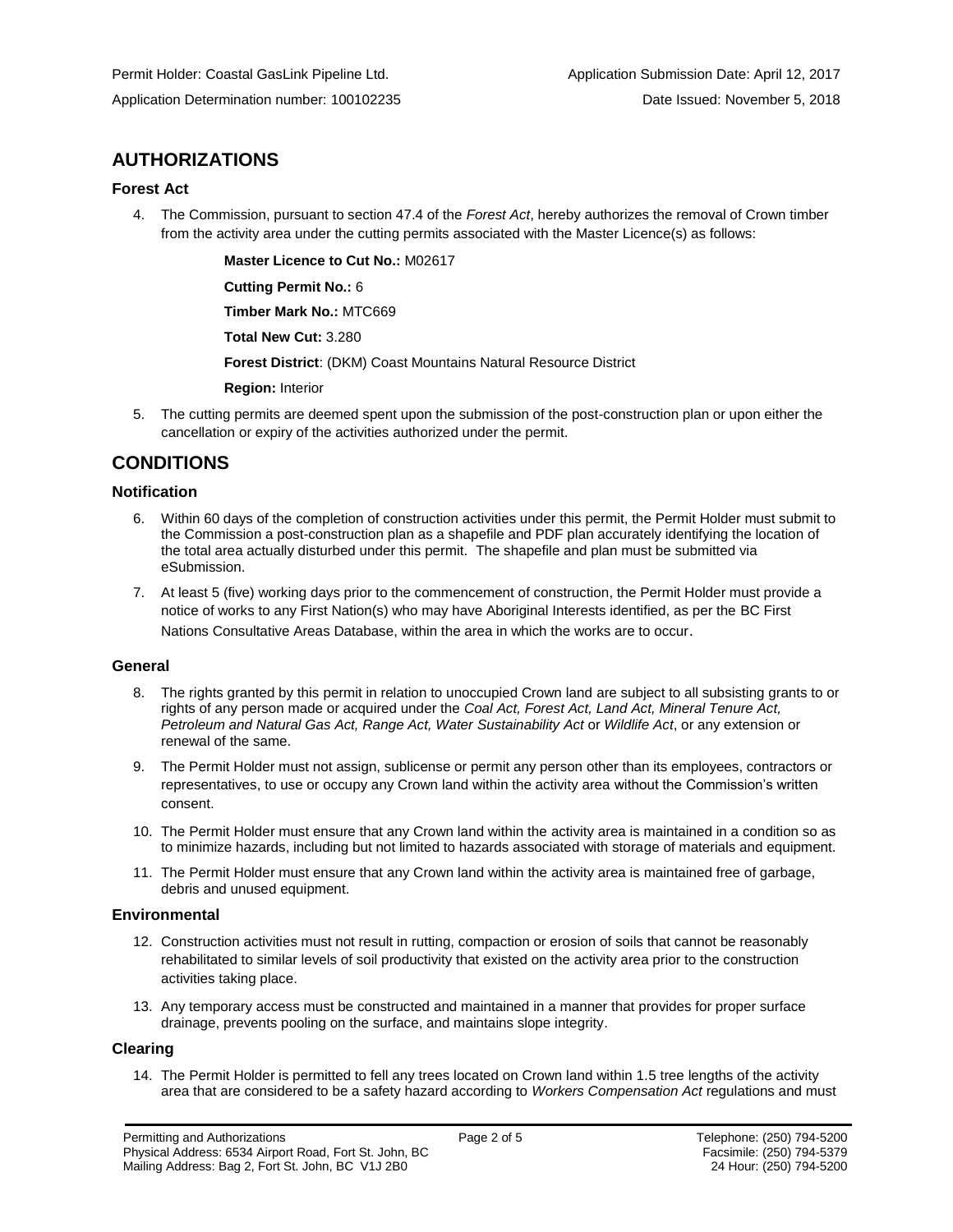be felled in order to eliminate the hazard. Trees or portions of these trees that can be accessed from the activity area without causing damage to standing timber may be harvested.

- 15. The holder of the cutting permit must pay to the government, stumpage and any waste billing determined in accordance with the terms of this authorization.
- 16. All harvested Crown Timber must be marked with the cutting permit's associated Timber Mark.
- 17. Any waste assessments applied under the Master Licence to Cut are subject to the merchantability specifications and monetary waste billing requirements in the Provincial Logging Residue and Waste Manual specific to the region associated with the Cutting Permit authorization.
- 18. Stumpage for Cutting Permit No. 22 will be calculated in accordance with the Interior Appraisal Manual as amended from time to time.

#### **Water Course Crossings and Works**

- 19. Stream, lake and wetland crossings must be constructed in accordance with the methods and any mitigations, as specified in the application.
- 20. In-stream activities within a fish bearing stream, lake or wetland must occur
	- a) [during the applicable reduced risk work windows as specified in the](#page-0-0) Region 6 Skeena Reduced Risk In-stream Work Windows and Measures ; or
	- b) in accordance with alternative timing and associated mitigation recommended by a Qualified Professional and accepted by the Commission; or
	- c) in accordance with an authorization or letter of advice from Fisheries and Oceans Canada that is provided to the Commission.
- 21. At any time, the Commission may suspend instream works authorized under this permit. Suspensions on instream works will remain in place until such time as the Commission notifies permit holders that works may resume. Reasons for suspension of works may include, but are not limited to, drought conditions and increased environmental or public safety risks.
- 22. Equipment used for activities under this Permit must not be situated in a stream channel unless it is dry or frozen to the bottom at the time of the activity.
- 23. Following initial construction, stream crossings are authorized for necessary road modification or maintenance activities on the activity area except for:
	- a) construction or replacement of a bridge or major culvert on a S1, S2, S3 or S5 stream;
	- b) installation of a closed bottom structure in a fish bearing stream;
	- c) excavation or grading of a stream bank or stream bed;
	- d) works within a Temperature Sensitive Stream established by order under s. 27 of the Environmental Protection and Management Regulation; or
	- e) Works within a Fisheries Sensitive Watershed established by order under section 28 of the Environmental Protection and Management Regulation.
- 24. Stream crossings for roads must be constructed, maintained and deactivated according to the following requirements, as applicable:
	- a) Only bridges, culverts, ice bridges or snow fills may be constructed at stream crossings.
	- b) Snow fills must consist of clean snow and may only be located on streams that are dry or frozen to the bottom during the period of construction, maintenance and use. Where periodic thaws are anticipated, culverts must be installed to allow meltwater to pass through. Snow fill and any installed culverts must be removed prior to spring snow melt.
	- c) Ice bridges on fish bearing streams may only be constructed where sufficient water depth and stream flows prevent the bridge structure from coming in contact with the stream bottom.
	- d) Water applied to construct an ice bridge on a water body must be sourced in accordance with the *Water Sustainability Act* unless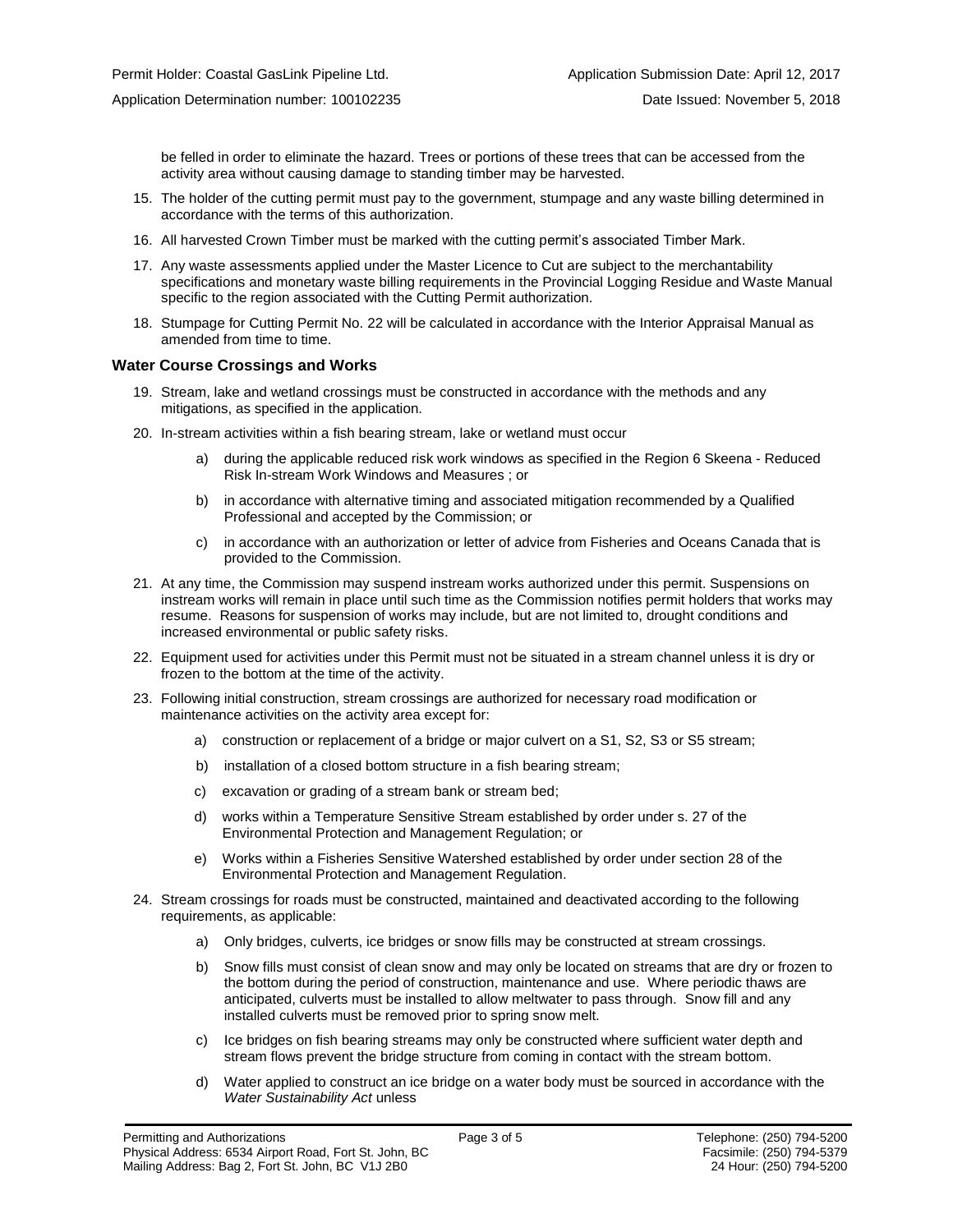- (i) the water body is a stream with a stream channel width of at least 5 metres and is not designated as a sensitive stream under the Fish Protection Act, or has a riparian class of W1, W3, or L1,
- (ii) the water is sourced from the same water body proximal to the location on which the ice bridge is constructed,
- (iii) the water body is not within the boundaries of a public park,
- (iv) pump intakes do not disturb beds of streams or wetlands except as necessary for the safe installation and operation of equipment, and are screened with a maximum mesh size and approach velocity in accordance with the Fisheries and Oceans Canada Freshwater Intake End-of-Pipe Fish Screen Guideline, and
	- (a) where the water body is a stream, the flow of water in the stream at the time and location of pumping exceeds 60 litres per second and the instantaneous pumping rate does not exceed 1% of the water flowing in the water body at the time and location the pumping occurs, or
	- (b) where the water body is a lake or pond, the cumulative volume of water withdrawn does not exceed 10 cm of lake or pond depth, calculated as the product of lake or pond surface area x 10 cm;
- e) Bridge or culvert abutments, footings and scour protection must be located outside the natural stream channel and must not constrict the channel width.
- 25. Wetland crossings must be constructed, maintained and removed in accordance with the following:
	- a) Organic cover within and adjacent to the wetland must be retained;
	- b) Minimize erosion or release of sediment within the wetland;
	- c) Any padding materials must be placed on the wetland surface only and must not be used for infilling;
	- d) Any padding materials must be removed as soon as practicable following construction, considering weather and ground conditions; and
	- e) The wetland, including banks and bed, must be restored, to the extent practicable, to the condition that existed before the crossing was initiated.

#### **Archaeology**

- 26. An AIA report must be submitted to the Commission as soon as practicable.
- 27. If artifacts, features, materials or things protected under section 13(2) of the Heritage Conservation Act are identified the permit holder must, unless the permit holder holds a permit under section 12 of the Heritage Conservation Act issued by the Commission in respect of that artifact, feature, material or thing:
	- a) immediately cease all work in the vicinity of the artifacts, features, materials or things;
	- b) immediately notify the Commission and the Archaeology Branch of the Ministry of Forests, Lands and Natural Resource Operations
	- c) refrain from resuming work in the vicinity of the artifacts, features, materials or things except in accordance with an appropriate mitigation plan that has been prepared in accordance with the Heritage Conservation Act and approved by the Archaeology Branch of the Ministry of Forests, Lands and Natural Resource Operations.

# **ACTIVITY SPECIFIC DETAILS PERMISSIONS, and CONDITIONS**

## **ROAD**

**Land Area Number:** 100003348 **Road Number:** 04441 **Road Type:** Long-Term - All-Weather